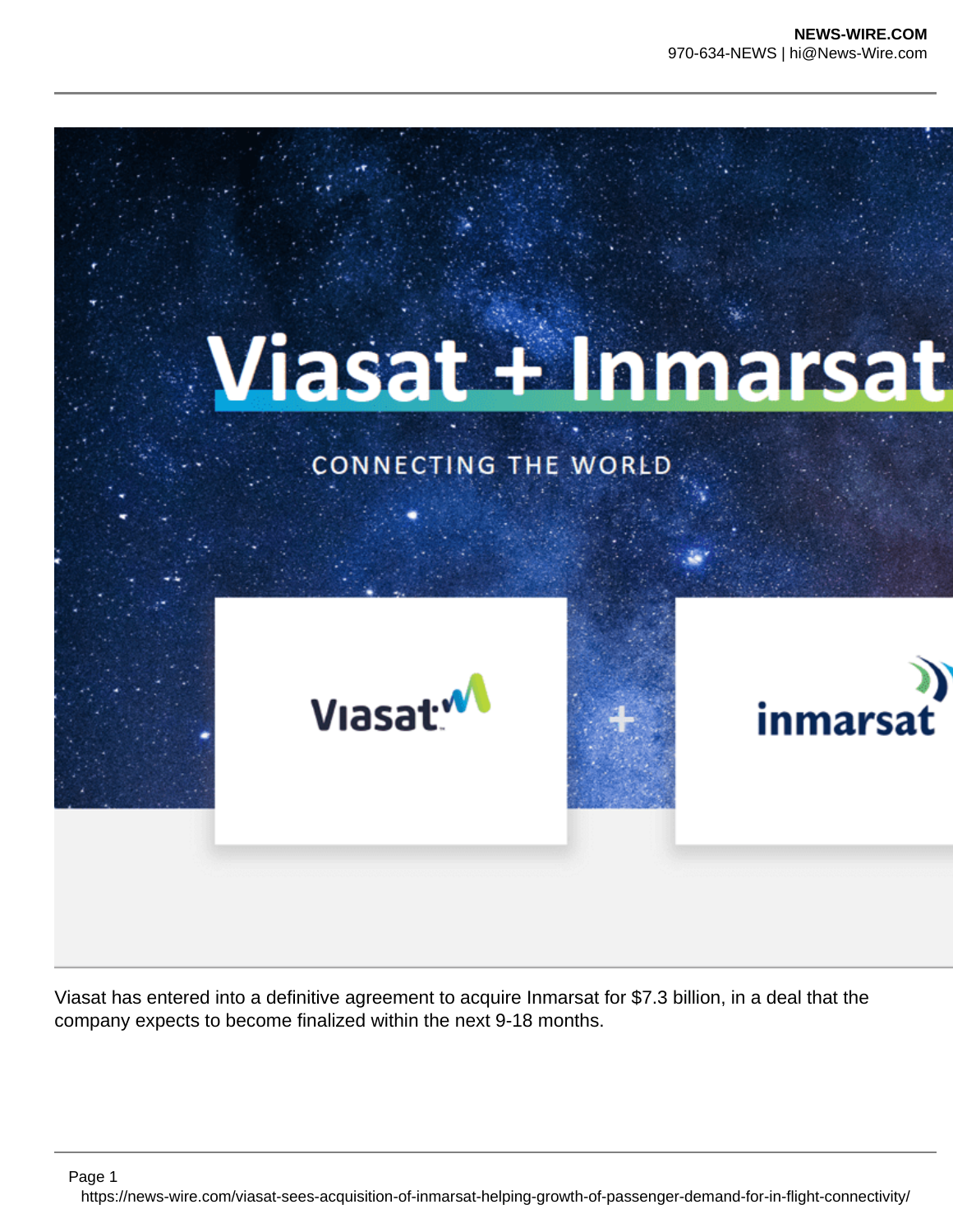Viasat has entered into a definitive agreement to acquire Inmarsat for \$7.3 billion, in a deal that the California-based satellite communications believes will help to serve the surging growth of passenger demand for in-flight connectivity (IFC), according to a Nov. 8 conference call featuring executives from the two companies.

If approved, the combined company would hold a spectrum licenses across the Ka-, L- and S-bands and a fleet of 19 satellites in service with an additional 10 spacecraft under construction and planned for launch within the next three years. Viasat Executive Chairman Mark Dankberg highlighted commercial aviation IFC as one of the key market sectors that will benefit from the expanded bandwidth and capacity that will become available to existing and future users of the two networks.

"Inmarsat brings international long haul in-flight connectivity plus essential cockpit and safety communications that are largely dependent on a highly resilient and weather proof L-band and that involves creating a lot more relationships with airlines. Inmarsat also serves business and general aviation with a combination of low cost narrowband and broadband which will also benefit from the depth and geographic focus of Viasat-3," Dankberg said during the call.

Data released by Viasat during the call about Inmarsat's aviation market position shows that the company currently enables IFC on 2,400 in-service aircraft and has another 2,900 in its order backlog awaiting. There is also a total of 9,000 aircraft that currently use Inmarsat's legacy L-band network for safety services cockpit communications with air traffic controllers, while more than 15,000 business and general aviation aircraft are connected via Inmarsat as well.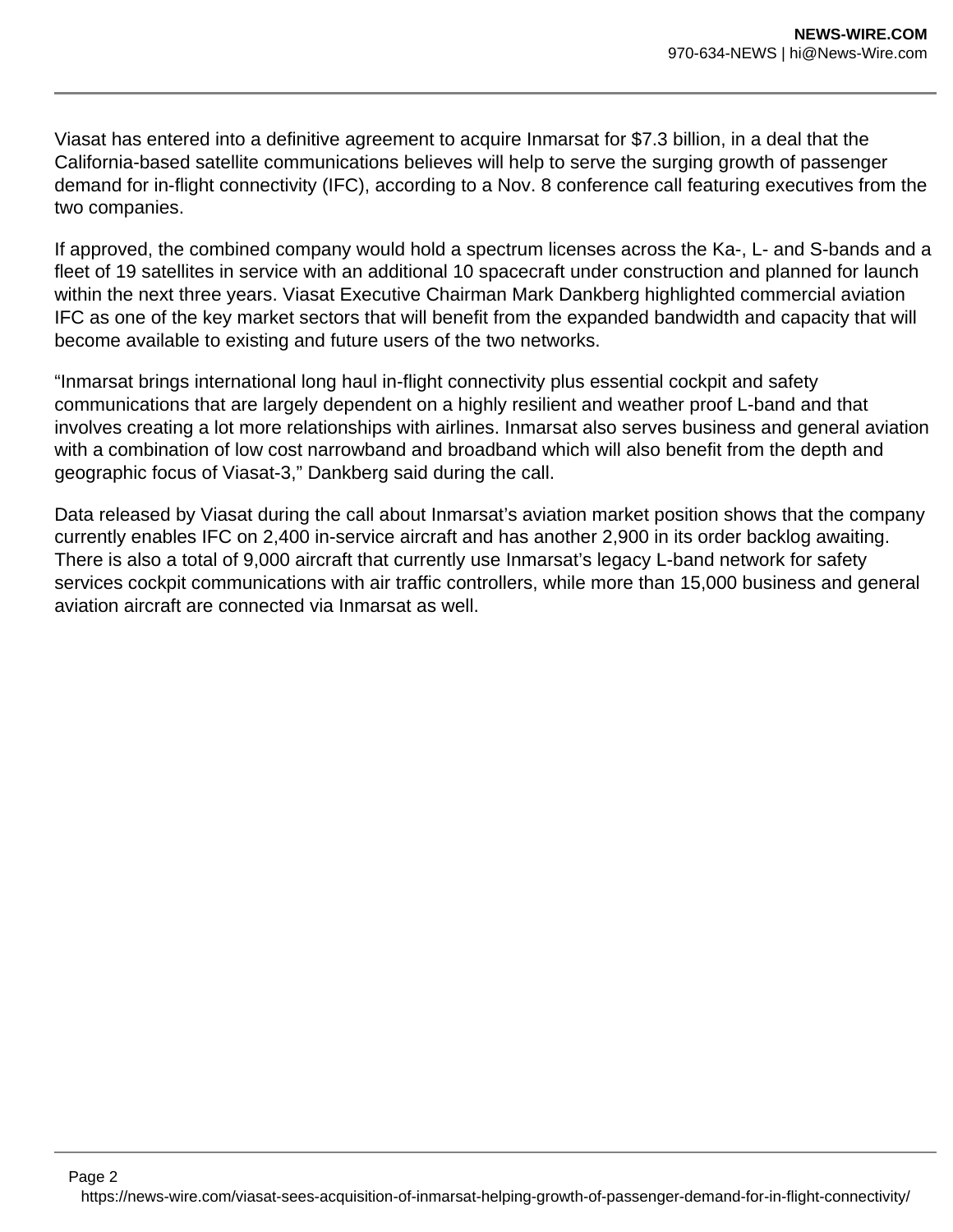

Viasat shared an overview of what the combined Viasat-Inmarsat satellite network could look like. (Viasat)

Under the acquisition Inmarsat will be joining a company whose commercial aviation portfolio has

Page 3

https://news-wire.com/viasat-sees-acquisition-of-inmarsat-helping-growth-of-passenger-demand-for-in-flight-connectivity/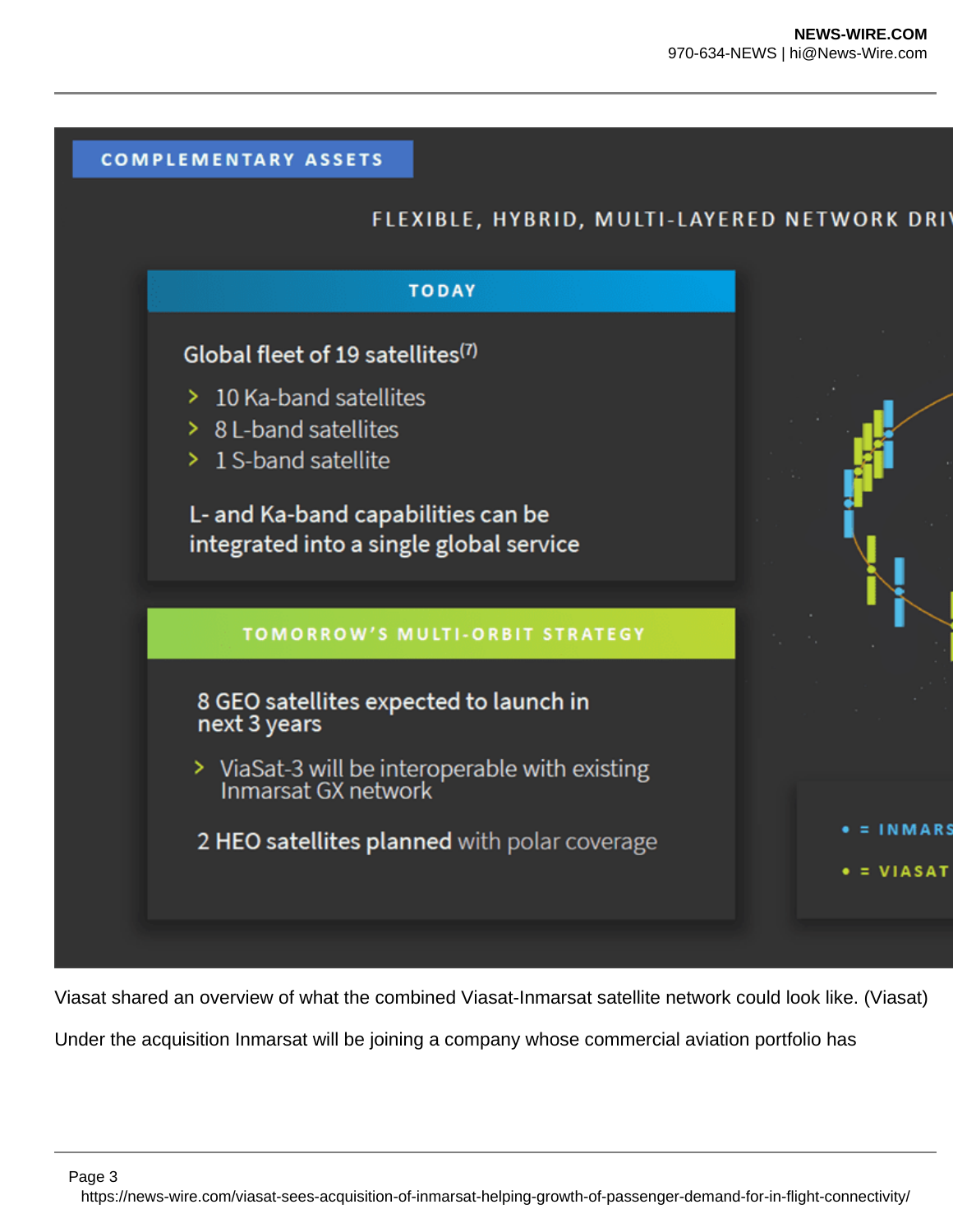continued to expand in recent years, especially in the North American market where prominent airlines like American Airlines, Delta, JetBlue and United now feature Viasat IFC. As an example, [Delta announced](https://www.aviationtoday.com/2021/01/05/delta-connect-300-airbus-boeing-jets-viasat-flight-connectivity/) it would start installing Viasat IFC on 300 of its Airbus A321ceo and Boeing 737-900ER/757-200s in January.

Dankberg also discussed how the combined company will be able to meet the growing in-flight passenger demand for more bandwidth intensive internet content, such as streaming and video-based applications. The combined company will also focus on serving the need for airlines to be able to give passengers on aircraft operating near busy airport hubs a reliable IFC experience that is not impacted the concentrated area of demand growth that can sometimes create.

Since Inmarsat and Viasat operate Ka-band networks, the IFC terminals developed by each can be made interoperable across the other's network. Dankberg said Viasat already has experience enabling that type of interoperability for some of its existing government customers.

"There's huge growth in broadband demand on all aircraft, not just those that transit oceans and it's driven really by the passengers consuming more internet content and more video. As a result, the global air travel satellite bandwidth demand is becoming very concentrated over major hub cities," Dankberg said. "You can pick an example like New York where you can have as many as 500 to 1,000 planes converging on the three major airports there from all over the world. That's where Viasat's current and future satellites provide enormous benefit to airlines and passengers. The airlines are really learning that the most difficult challenge to excellent in-flight connectivity is when their aircraft and everyone else's converge at these hub airports."

Dankberg also highlighted potential demand and need for connectivity that could eventually emerge from new airspace entrants such as unmanned aircraft systems and electric vertical takeoff and landing (eVTOL) aircraft.

Viasat's acquisition agreement comes following more than a year of significant partnerships and network expansion plans announced by Inmarsat as well. In October 2020, Inmarsat partnered with Hughes Network Systems to establish [GX+ North America](https://www.aviationtoday.com/2020/10/20/hughes-inmarsat-collaborate-gx-north-america-flight-connectivity/), a Hughes Jupiter satellite fleet–the largest Ka-band satellite capacity over the U.S.–with Global Xpress (GX), the aviation satellite network launched by Inmarsat in 2016.

More recently, in August, the company unveiled its plans to establish Orchestra, a future communications configuration that will combine existing geosynchronous (GEO) satellites with low earth orbit satellites (LEO) and terrestrial 5G [into an integrated network](https://www.aviationtoday.com/2021/08/31/inmarsat-cto-talks-impact-future-geo-leo-5g-network-aviation/). The technology roadmap for Orchestra extends into the 2040s, operating as a dynamic mesh network that will eventually enable "direct-to-cloud" connectivity for airlines along with a significant expansion in the amount of capacity available for existing L-band and Swiftbroadband users.

"We have been moving fast at Inmarsat since I joined as CEO in March. Building stronger commercial capabilities, deepening our customer focus, targeting the largest, growth opportunities and accelerating

Page 4

https://news-wire.com/viasat-sees-acquisition-of-inmarsat-helping-growth-of-passenger-demand-for-in-flight-connectivity/